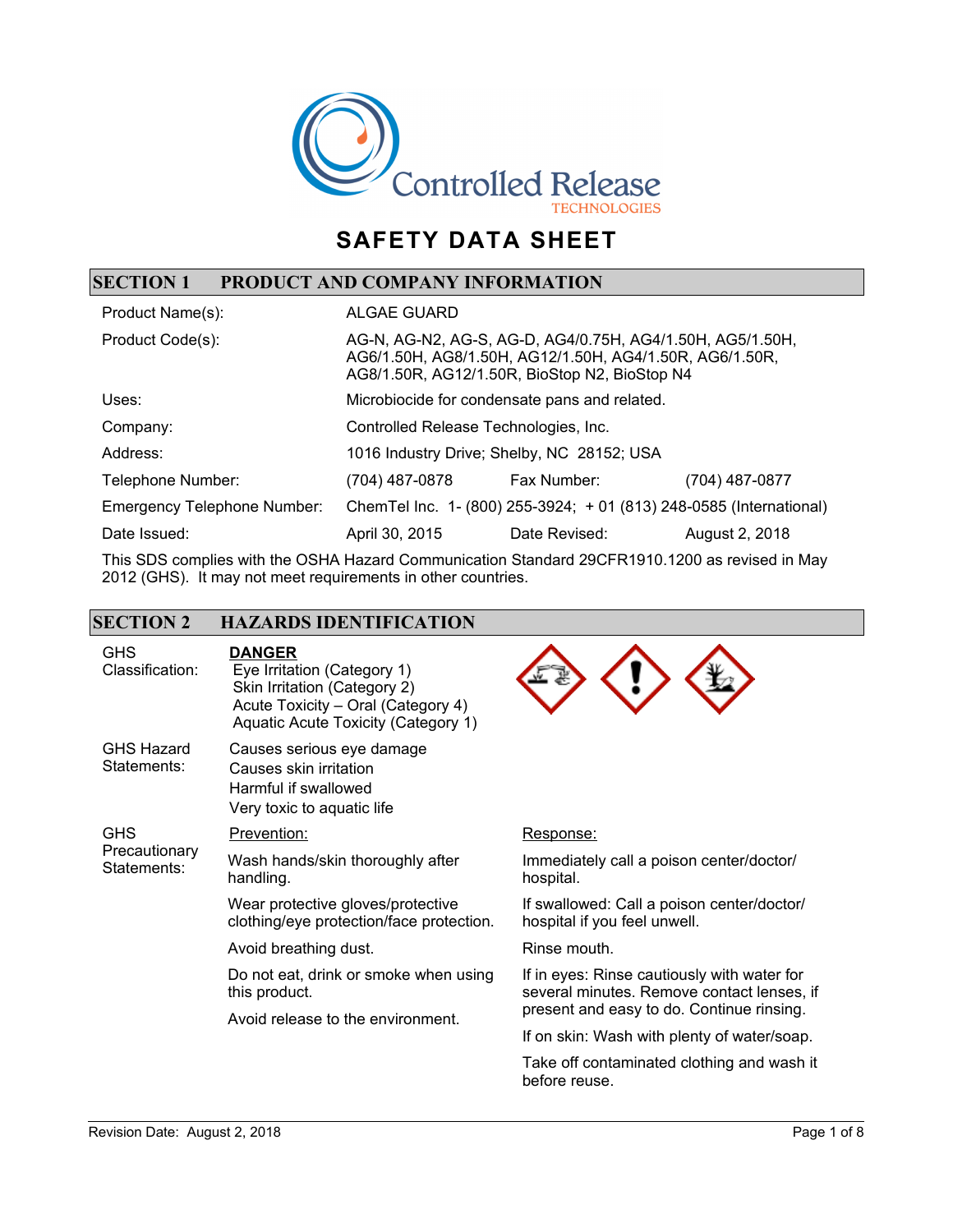### **SECTION 2 HAZARDS IDENTIFICATION**

Collect spillage.

Storage:

None.

Disposal:

Dispose of contents/container in accordance with local/regional/national/international regulations.

**GHS** Assessment: Approximately 56% of this mixture consists of ingredient(s) of unknown acute toxicity.

Approximately 56% of the mixture consists of ingredient(s) of unknown hazards to the aquatic environment.

### **SECTION 3 COMPOSITION / INGREDIENTS**

| <b>Component</b>                                | <b>CAS Number</b> | <b>EC Number</b> | <b>Concentration</b> |
|-------------------------------------------------|-------------------|------------------|----------------------|
| <b>IPolvmer</b>                                 | Proprietary       | ---              | $45 - 60\%$          |
| Alkyl(dimethyl)(aryl/alkyl)ammonium<br>chloride | Proprietary       | ---              | $30 - 45%$           |

Trade Secret Claims: Specific chemical identity and/or exact percentage (concentration) of components has been withheld as a trade secret.

### **SECTION 4 FIRST AID MEASURES**

| First Aid - Eyes:               | In case of contact, immediately flush eyes with plenty of water for at least 15<br>minutes. Get medical attention immediately, if irritation develops.                                                                                                                                                                                                                                                           |
|---------------------------------|------------------------------------------------------------------------------------------------------------------------------------------------------------------------------------------------------------------------------------------------------------------------------------------------------------------------------------------------------------------------------------------------------------------|
| First Aid - Skin:               | In case of contact, immediately flush skin with plenty of soap and water for at least<br>15 minutes while removing contaminated clothing and shoes. Get medical<br>attention immediately if irritation develops and/or persists. Wash contaminated<br>clothing before reuse.                                                                                                                                     |
| First Aid - Ingestion:          | If swallowed and feel unwell, immediately call a physician or poison control center.<br>DO NOT induce vomiting unless directed to do so by a physician or poison control<br>center. If victim is fully conscious, give a cupful of water. Never give anything by<br>mouth to an unconscious person.                                                                                                              |
| First Aid - Inhalation:         | If respiratory symptoms or other symptoms of exposure develop, move victim away<br>from source of exposure and into fresh air. If symptoms persist, seek immediate<br>medical attention. If victim is not breathing, clear airway and immediately begin<br>artificial respiration. If breathing difficulties develop, oxygen should be<br>administered by qualified personnel. Seek immediate medical attention. |
| Effects – Acute and<br>Delayed: | Important Symptoms / Tissue inflammation, skin/tissue ulceration or burns, nausea, difficulty breathing.                                                                                                                                                                                                                                                                                                         |
| Advice to Physician:            | Treat symptomatically.                                                                                                                                                                                                                                                                                                                                                                                           |

#### **SECTION 5 FIRE FIGHTING MEASURES**

| <b>Extinguishing Media:</b>                               | Treat surrounding material. Water spray, dry chemical, carbon dioxide, or<br>foam is recommended. Carbon dioxide can displace oxygen. Use caution<br>when applying carbon dioxide in confined spaces. |
|-----------------------------------------------------------|-------------------------------------------------------------------------------------------------------------------------------------------------------------------------------------------------------|
| Specific Hazards:                                         | This product is not flammable. This product may give rise to hazardous<br>vapors in a fire. Vapors/fumes may be irritating, corrosive and/or toxic.                                                   |
| Protective equipment and<br>procedures for fire-fighters: | Wear full protective clothing and self-contained breathing apparatus.                                                                                                                                 |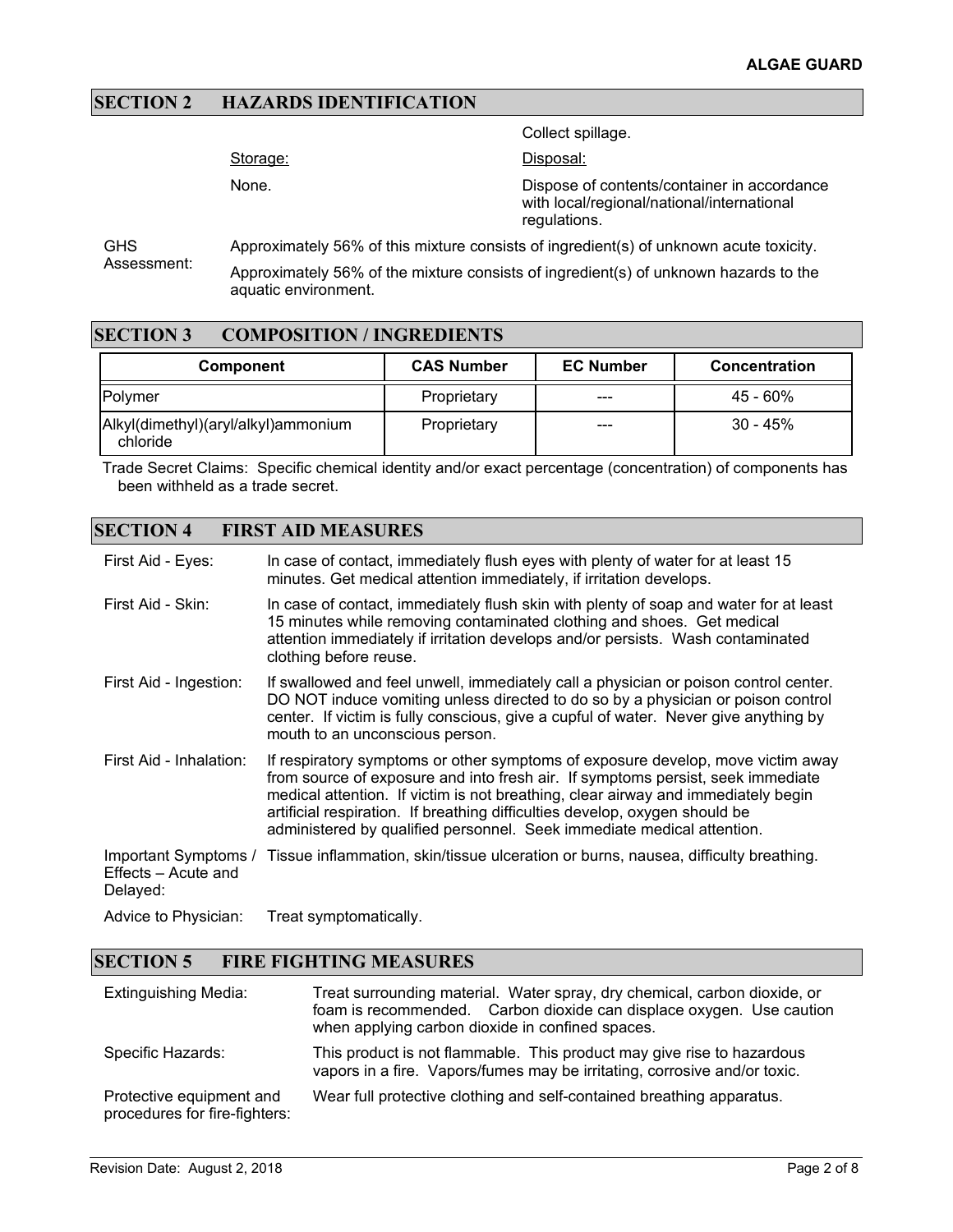#### **SECTION 5 FIRE FIGHTING MEASURES**

Additional Advice: None.

#### **SECTION 6 ACCIDENTAL RELEASE MEASURES**

Spill Procedures: Sweep up spilled material and transfer into suitable containers for recovery or disposal. Finally flush area with water.

Personal Precautions: Wear suitable protective clothing.

Environmental Precautions: Prevent the material from entering drains or water courses. Do not discharge directly to a water source. Advise Authorities if spillage has entered watercourse or sewer or has contaminated soil or vegetation.

#### **SECTION 7 HANDLING AND STORAGE**

| Handling:                 | Wear appropriate personal protection (See Section 8) when handling this material.<br>The work area must be equipped with a safety shower and eye wash station. If<br>exposed to the solid, avoid contact with skin and eyes. Wash thoroughly after<br>handling. Avoid breathing dusts. Use in a well-ventilated area. |
|---------------------------|-----------------------------------------------------------------------------------------------------------------------------------------------------------------------------------------------------------------------------------------------------------------------------------------------------------------------|
| Storage:                  | Keep container(s) tightly closed. Use and store this material at temperatures<br>between 15.5°C and 26.7°C (60-80°F) away from moisture, heat, direct sunlight and<br>hot metal surfaces. Keep away from any incompatible materials (see Section 10).                                                                 |
| <b>Additional Advice:</b> | Store in original container. Store as directed by the manufacturer.                                                                                                                                                                                                                                                   |

### **SECTION 8 EXPOSURE CONTROLS AND PERSONAL PROTECTION**

| Occupational Exposure<br>Standards:                  | Exposure limits are listed below, if they exist.                                                                                                                                                                              |
|------------------------------------------------------|-------------------------------------------------------------------------------------------------------------------------------------------------------------------------------------------------------------------------------|
| Polymer:                                             | (as Particulates not otherwise regulated)<br>OSHA PEL: 15 mg/m3 TWA (total).<br>OSHA PEL: 5 mg/m3 TWA (respirable fraction).                                                                                                  |
| Alkyl(dimethyl)<br>(aryl/alkyl)ammonium<br>chloride: | None.                                                                                                                                                                                                                         |
| <b>Engineering Control</b><br>Measures:              | Engineering methods to prevent or control exposure are preferred. Methods<br>include process or personnel enclosure, mechanical ventilation (local<br>exhaust), and control of process conditions.                            |
| <b>Respiratory Protection:</b>                       | A NIOSH certified air purifying respirator with an dust/organic cartridge may<br>be used under conditions where airborne concentrations are expected to<br>exceed exposure limits.                                            |
| Hand Protection:                                     | The use of gloves impervious to the specific material handled is advised to<br>prevent skin contact, possible irritation and skin damage (see glove<br>manufacturer literature for information on permeability).              |
| Eye Protection:                                      | Approved eye protection (safety glasses with side-shields or goggles) to<br>safeguard against potential eye contact, irritation, or injury is recommended.<br>Depending on conditions of use, a face shield may be necessary. |
| <b>Body Protection:</b>                              | Impervious clothing should be worn as needed to prevent skin contact.                                                                                                                                                         |

#### **SECTION 9 PHYSICAL AND CHEMICAL PROPERTIES**

Physical State: Solid

Color: Color: Pale yellow to colorless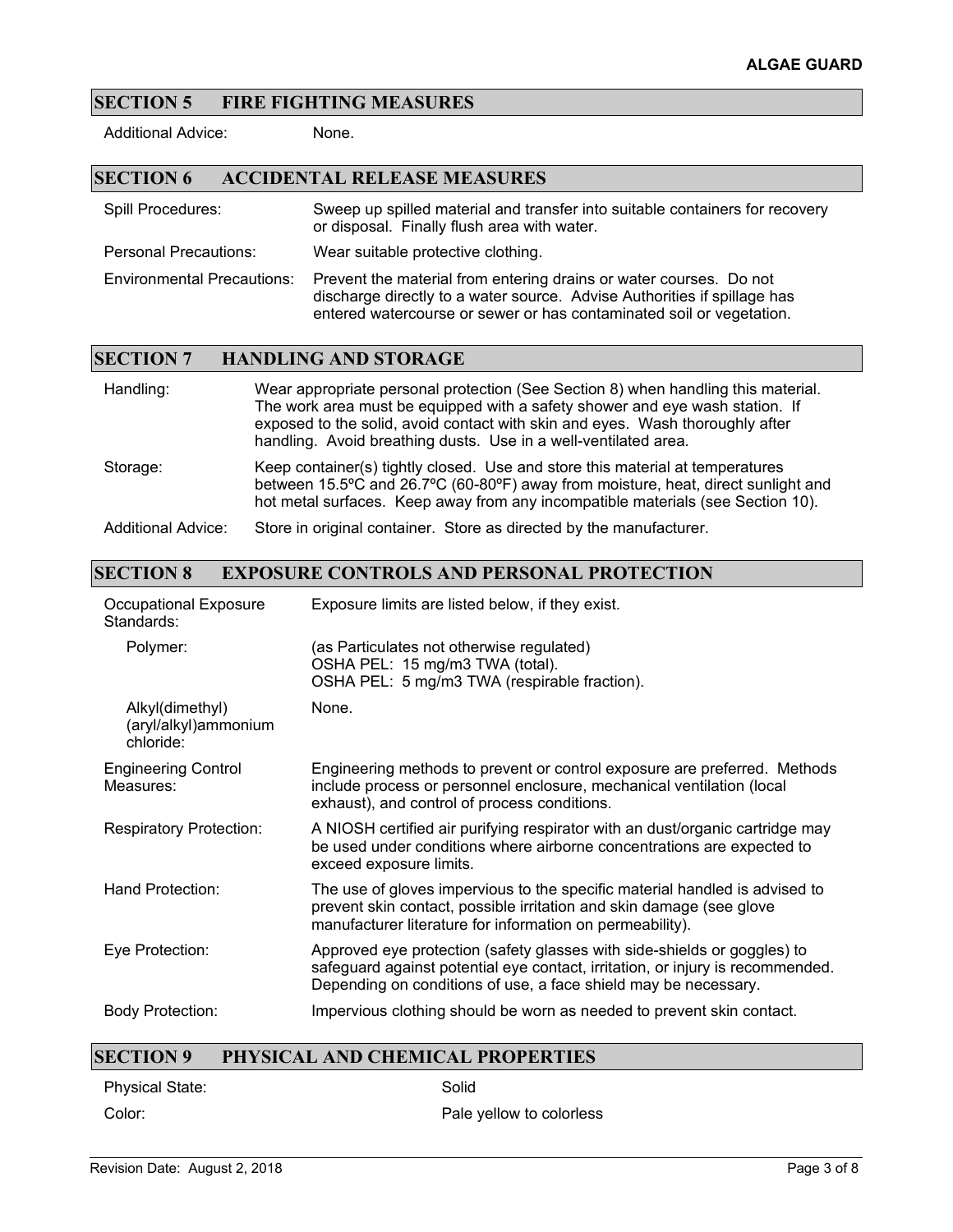# **SECTION 9 PHYSICAL AND CHEMICAL PROPERTIES**

| Odor:                                         | Characteristic                          |
|-----------------------------------------------|-----------------------------------------|
| <b>Odor Threshold:</b>                        | Not available.                          |
| pH:                                           | $4.79 - 6.39$                           |
| Melting Point/Range (°C/°F):                  | Not available.                          |
| Boiling Point/Range (°C/°F):                  | Not available.                          |
| Flash Point (PMCC) (°C/°F):                   | Not flammable.                          |
| Evaporation Rate:                             | Not available.                          |
| Flammability / Explosivity Limits in Air (%): | Not available.                          |
| Vapor Pressure:                               | Not available.                          |
| Vapor Density (Air = $1$ ):                   | Not available.                          |
| <b>Relative Density:</b>                      | $> 1.0$ (23.9°C)                        |
| Solubility in Water:                          | Partly soluble (> 45%)                  |
| <b>Partition Coefficient:</b>                 | Not available.                          |
| Autoignition Temperature (°C/°F):             | Not available.                          |
| Decomposition Temperature (°C/°F):            | Not available.                          |
| Viscosity:                                    | Not available.                          |
| <b>Explosive Properties:</b>                  | None.                                   |
| <b>Oxidizing Properties:</b>                  | None.                                   |
| Volatile Organic Content (VOC) (g/l):         | ca. $0$ g/l (as defined by 40CFR51.100) |

# **SECTION 10 STABILITY AND REACTIVITY**

| Reactivity:                                 | Product will not undergo additional reaction.                                                                                          |
|---------------------------------------------|----------------------------------------------------------------------------------------------------------------------------------------|
| Stability:                                  | Stable under normal storage conditions.                                                                                                |
| Hazardous Polymerization:                   | Will not occur.                                                                                                                        |
| Conditions to Avoid:                        | Contact with incompatible materials, excessive heat.                                                                                   |
| Incompatibilities:                          | Oxidizing agents, strong acids, strong bases.                                                                                          |
| <b>Hazardous Decomposition</b><br>Products: | Oxides of carbon, oxides of nitrogen, oxides of silicon, amines, metal<br>oxides, aromatic and aliphatic compounds, toxic by-products. |

### **SECTION 11 TOXICOLOGICAL INFORMATION**

*If available, toxicity data for the product is given; otherwise component data is listed.*

| Acute Toxicity:                     | This product may be harmful, if swallowed.<br>(Polymer) No data.<br>(Alkyl(dimethyl)(aryl/alkyl)ammonium chloride) Oral LD50 (rat) 400 mg/kg;<br>Dermal LD50 (rabbit) > 2000 mg/kg |
|-------------------------------------|------------------------------------------------------------------------------------------------------------------------------------------------------------------------------------|
| Skin Corrosion / Irritation:        | The product may be irritating to skin based on Corrositex results.<br>(Polymer) No data.<br>(Alkyl(dimethyl)(aryl/alkyl)ammonium chloride) Possibly corrosive to skin.             |
| Serious Eye Damage /<br>Irritation: | The product may be severely irritating to eyes with possible damage.<br>(Polymer) No data.<br>(Alkyl(dimethyl)(aryl/alkyl)ammonium chloride) Possibly corrosive to eyes.           |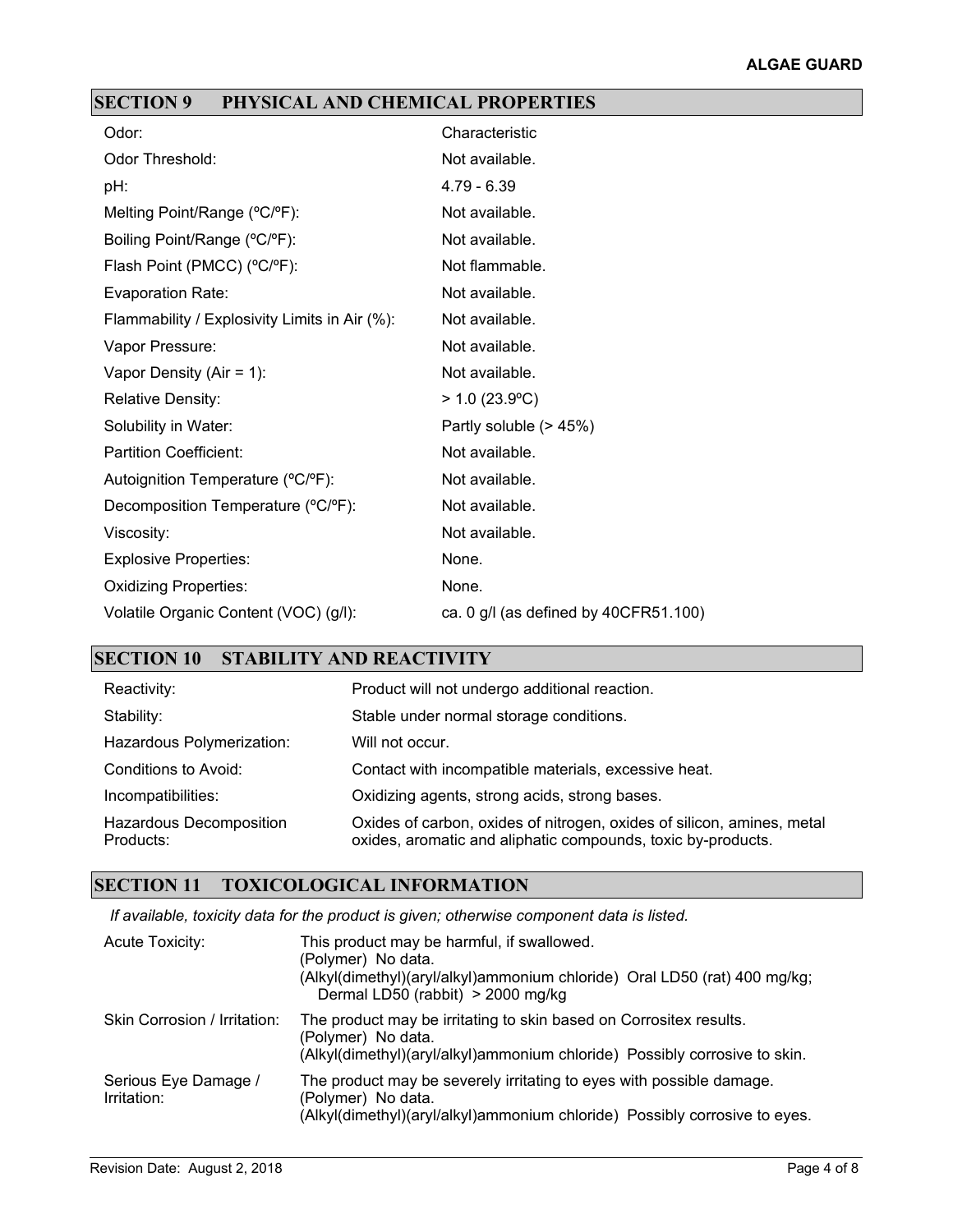## **SECTION 11 TOXICOLOGICAL INFORMATION**

| Respiratory or Skin<br>Sensitization:                                                                     | The product is not expected to be dermally sensitizing.<br>(Polymer) No data.<br>(Alkyl(dimethyl)(aryl/alkyl)ammonium chloride) Not dermally sensitizing<br>(guinea pig). |
|-----------------------------------------------------------------------------------------------------------|---------------------------------------------------------------------------------------------------------------------------------------------------------------------------|
| Mutagenicity:                                                                                             | This product is not expected to be mutagenic.<br>(Polymer) No data.<br>(Alkyl(dimethyl)(aryl/alkyl)ammonium chloride) No data.                                            |
| Carcinogenicity:                                                                                          | This product is not expected to be carcinogenic.<br>(Polymer) No data.<br>(Alkyl(dimethyl)(aryl/alkyl)ammonium chloride) No data.                                         |
| Reproductive /<br>Developmental Toxicity:                                                                 | This product is not expected to be reproductively or developmentally harmful.<br>(Polymer) No data.<br>(Alkyl(dimethyl)(aryl/alkyl)ammonium chloride) No data.            |
| Chronic/Subchronic<br>Toxicity: Specific Target<br>Organ/Systemic Toxicity -<br>Single Exposure:          | (Polymer) No data.<br>(Alkyl(dimethyl)(aryl/alkyl)ammonium chloride) No data.                                                                                             |
| Chronic/Subchronic<br><b>Toxicity: Specific Target</b><br>Organ/Systemic Toxicity -<br>Repeated Exposure: | (Polymer) No data.<br>(Alkyl(dimethyl)(aryl/alkyl)ammonium chloride) No data.                                                                                             |
| <b>Aspiration Hazard:</b>                                                                                 | This product is not expected to be an aspiration hazard.                                                                                                                  |
| Additional Information:                                                                                   | None.                                                                                                                                                                     |

# **SECTION 12 ECOLOGICAL INFORMATION**

*If available, ecological data for the product is given; otherwise component data is listed.*

| Acute Ecotoxicity:         | This product may be very toxic to aquatic species.<br>(Polymer) No data.<br>(Alkyl(dimethyl)(aryl/alkyl)ammonium chloride) LC50 (fish) 0.86 ppm/96 hr;<br>EC50 (Daphnia magna) 0.006 mg/l/48 hr; LC50 (algae) 0.063 mg/l/96 hr. |
|----------------------------|---------------------------------------------------------------------------------------------------------------------------------------------------------------------------------------------------------------------------------|
| Mobility:                  | (Polymer) No data.<br>(Alkyl(dimethyl)(aryl/alkyl)ammonium chloride) No data.                                                                                                                                                   |
| Persistence/Degradability: | (Polymer) No data.<br>(Alkyl(dimethyl)(aryl/alkyl)ammonium chloride) Readily biodegradable.                                                                                                                                     |
| Bioaccumulation:           | (Polymer) No data.<br>(Alkyl(dimethyl)(aryl/alkyl)ammonium chloride) No data.                                                                                                                                                   |
| Other adverse effects:     | None.                                                                                                                                                                                                                           |

## **SECTION 13 DISPOSAL CONSIDERATION**

| Environmental precautions: | Prevent the material from entering drains or water courses. Do not<br>discharge directly to a water source. Advise Authorities if spillage has<br>entered watercourse or sewer or has contaminated soil or vegetation.                                                                                                                                                                  |
|----------------------------|-----------------------------------------------------------------------------------------------------------------------------------------------------------------------------------------------------------------------------------------------------------------------------------------------------------------------------------------------------------------------------------------|
| Product Disposal:          | Dispose in accordance with all local, state (provincial), and federal<br>regulations. Under RCRA, it is the responsibility of the product's user to<br>determine at the time of disposal, whether the product meets RCRA criteria<br>for hazardous waste. This is because the product uses, transformations,<br>mixtures, processes, etc. may render the resulting materials hazardous. |
|                            | Pesticide wastes are acutely hazardous. Improper disposal of excess                                                                                                                                                                                                                                                                                                                     |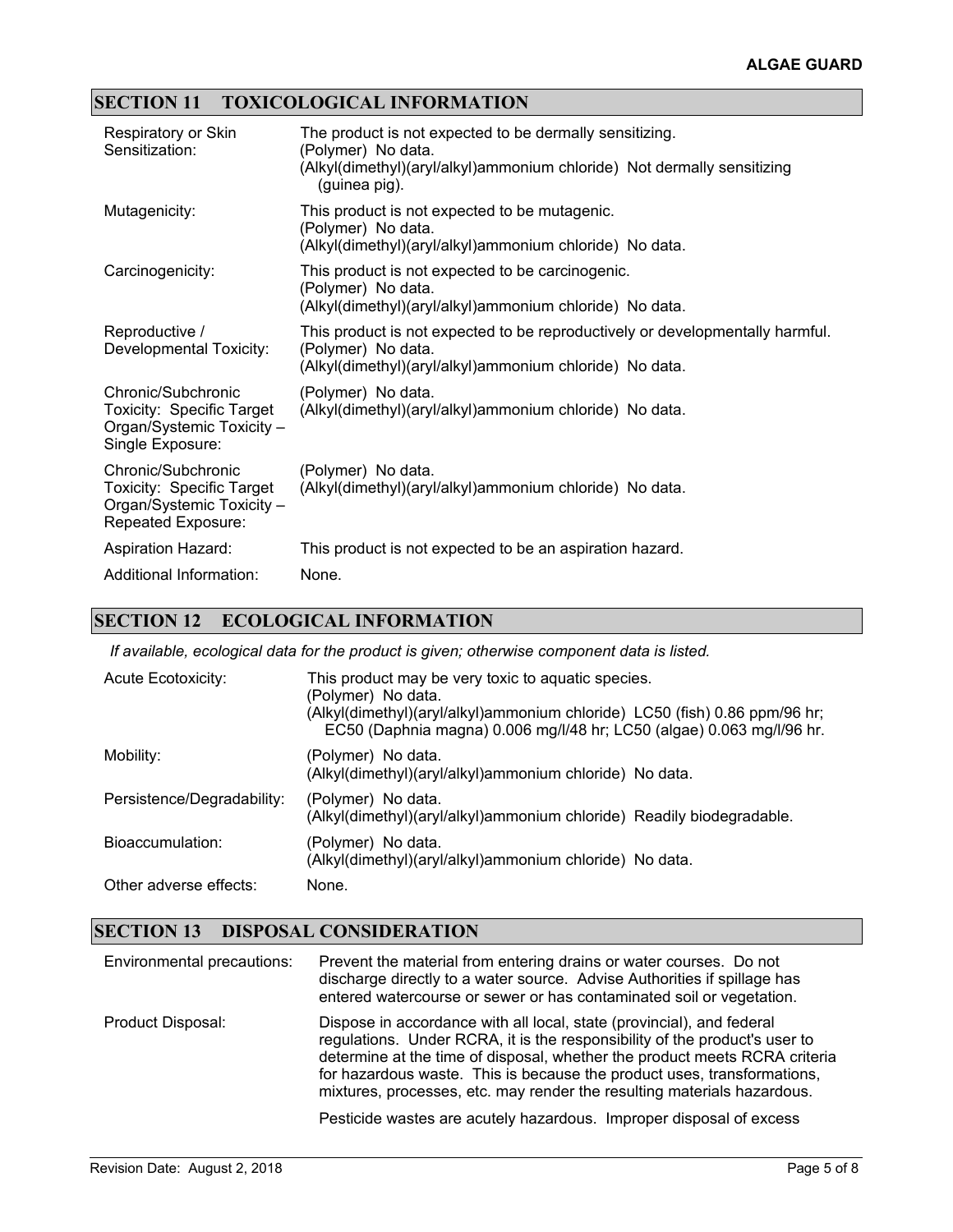### **SECTION 13 DISPOSAL CONSIDERATION**

|                     | pesticide, spray mixture or rinsate is a violation of Federal Law. If these<br>wastes cannot be disposed of by use according to label instructions,<br>contact your State Pesticide or Environmental Control Agency, or the<br>nearest EPA office for guidance. |
|---------------------|-----------------------------------------------------------------------------------------------------------------------------------------------------------------------------------------------------------------------------------------------------------------|
| Container Disposal: | Do not remove label until container is thoroughly cleaned. Empty<br>containers may contain hazardous residues. This material and its<br>container must be disposed of in a safe way.                                                                            |
|                     | Nonrefillable container. Do not reuse or refill this container. Offer for<br>recycling if available or wrap empty plastic bag and box for trash collection.<br>When discarding knit enclosure wrap in newspaper and place in trash for<br>collection.           |

### **SECTION 14 TRANSPORT INFORMATION**

| DOT Proper Shipping Name:  | Not regulated                                                                                                                                          |
|----------------------------|--------------------------------------------------------------------------------------------------------------------------------------------------------|
| UN Number:                 | None.                                                                                                                                                  |
| UN Class:                  | None.                                                                                                                                                  |
| <b>UN Packaging Group:</b> | None.                                                                                                                                                  |
| Reportable Quantity:       | None.                                                                                                                                                  |
| Marine Pollutant:          | This product does not contain a listed marine pollutant; however, this<br>product will meet the criteria of a marine pollutant under the IMDG<br>Code. |

*Transportation classifications may vary by container volume and may be influenced by regional or country variations in regulations. Consult current IATA Regulations prior to shipping by air.*

### **SECTION 15 REGULATORY INFORMATION**

| US Federal Insecticide,<br>Fungicide, and Rodenticide Act<br>(FIFRA): | This product has been registered under the Federal Insecticide,<br>Fungicide, and Rodenticide Act (FIFRA).                                                                                                                                                                                                                                                                                                                                   |  |
|-----------------------------------------------------------------------|----------------------------------------------------------------------------------------------------------------------------------------------------------------------------------------------------------------------------------------------------------------------------------------------------------------------------------------------------------------------------------------------------------------------------------------------|--|
|                                                                       | EPA Registration Number: 59682-1                                                                                                                                                                                                                                                                                                                                                                                                             |  |
| US FIFRA Label Information:                                           | This chemical (mixture) is a pesticide product registered by the<br>Environmental Protection Agency and is subject to certain labeling<br>requirements under federal pesticide law. These requirements differ<br>from the classification criteria and hazard information required for safety<br>data sheets, and for workplace labels of non-pesticide chemicals.<br>Following is the hazard information as required on the pesticide label: |  |
|                                                                       | <b>DANGER</b>                                                                                                                                                                                                                                                                                                                                                                                                                                |  |
|                                                                       | Corrosive.<br>Causes irreversible eye damage and skin burns.<br>Maybe fatal if swallowed, absorbed through the skin, or inhaled.                                                                                                                                                                                                                                                                                                             |  |
| US Toxic Substance Control<br>Act:                                    | All components of this product are in compliance with the inventory<br>listing requirements of the U.S. Toxic Substances Control Act (TSCA)<br>Chemical Substance Inventory.                                                                                                                                                                                                                                                                 |  |
| Canadian Domestic Substance<br>List:                                  | One or more component(s) of this product are not listed on the Canadian<br>Domestic List. Limited quantities may be permitted.                                                                                                                                                                                                                                                                                                               |  |
| EU Existing Inventory of<br><b>Chemical Substances:</b>               | One or more component(s) of this product are not in compliance with the<br>inventory listing requirements of the E.U. Existing Inventory of Chemical<br>Substances (EINECS). One or more component(s) of this product have<br>not been pre-listed under REACh. Limited quantities may be permitted.                                                                                                                                          |  |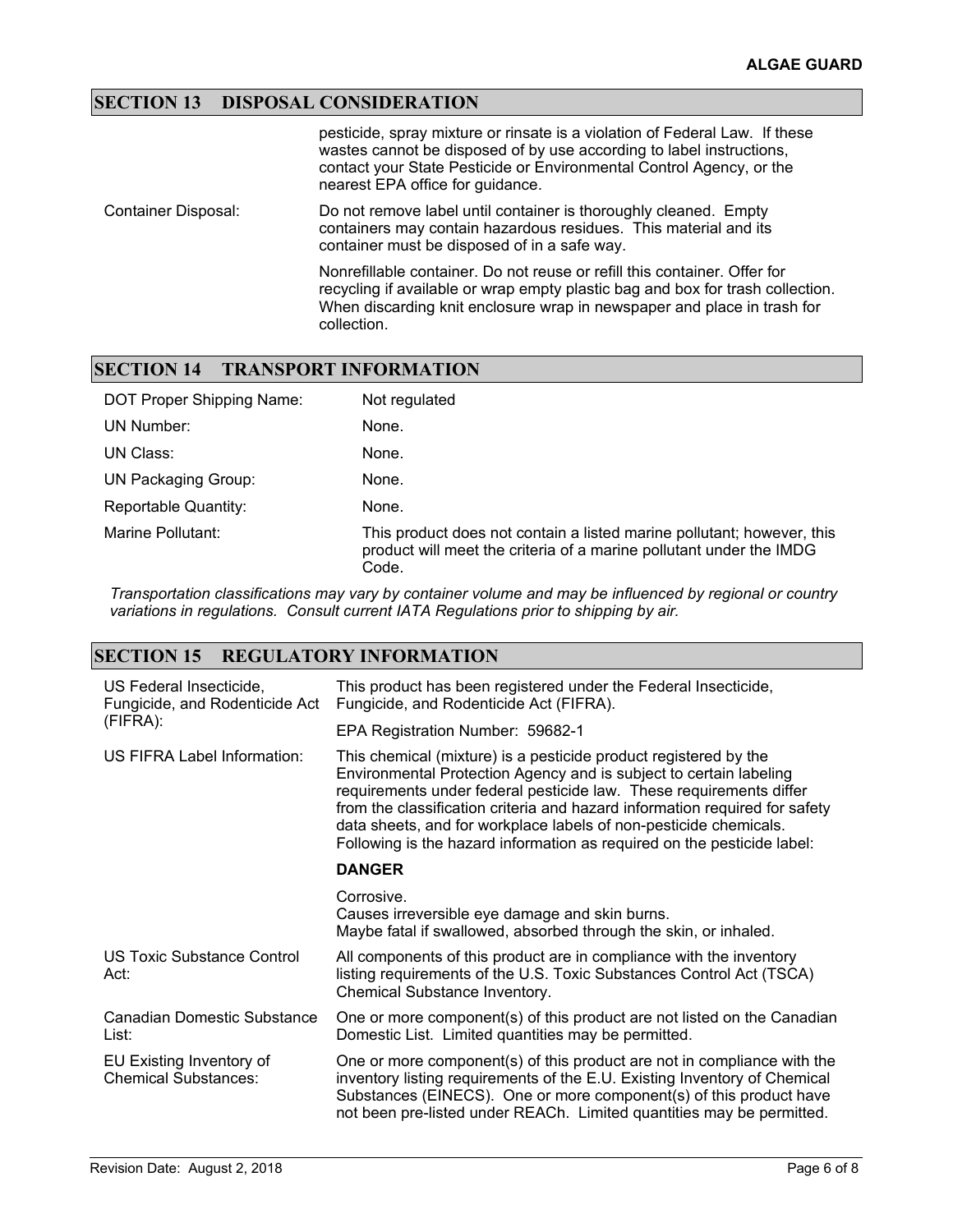# **SECTION 15 REGULATORY INFORMATION**

| TSCA Sec. 12(b) Export<br>Notification:                                  | This product does not contain a chemical at or above de minimis<br>concentrations which requires reporting.                                                                                                                                                                                                                         |                                                                         |  |
|--------------------------------------------------------------------------|-------------------------------------------------------------------------------------------------------------------------------------------------------------------------------------------------------------------------------------------------------------------------------------------------------------------------------------|-------------------------------------------------------------------------|--|
| <b>Canadian WHMIS</b><br>Classification:                                 | D.2.B                                                                                                                                                                                                                                                                                                                               |                                                                         |  |
|                                                                          | This product has been classified in accordance with the hazard criteria of<br>the CPR and the SDS contains all of the information required by the<br>CPR.                                                                                                                                                                           |                                                                         |  |
| Massachusetts Right-To-Know:                                             | This product does not contain materials subject to disclosure under the<br>Massachusetts Right-To-Know Law.                                                                                                                                                                                                                         |                                                                         |  |
| New Jersey Right-To-Know:                                                | This product does not contain materials subject to disclosure under the<br>New Jersey Right-To-Know Law.                                                                                                                                                                                                                            |                                                                         |  |
| Pennsylvania Right-To-Know:                                              | Pennsylvania Right-To-Know Law.                                                                                                                                                                                                                                                                                                     | This product does not contain materials subject to disclosure under the |  |
| California Proposition 65:                                               | This product contains materials which the State of California has found<br>to cause cancer, birth defects or other reproductive harm:<br>- Dioxane, 1.4- $($ < 0.0006%)<br>- Acetaldehyde $(< 0.0006\%)$<br>- Ethylene oxide $(< 0.0006\%)$<br>- Methanol (< 0.0006%)<br>- Diethanolamine (< 0.004%)<br>- Benzyl chloride (< 4 ppm) |                                                                         |  |
| <b>SARA TITLE III-Section</b><br>311/312 Categorization (40<br>CFR 370): | Immediate (acute) hazard                                                                                                                                                                                                                                                                                                            |                                                                         |  |
| SARA TITLE III-Section 313<br>(40 CFR 372):                              | This product does not contain materials which are listed in Section 313<br>at or above de minimis concentrations.                                                                                                                                                                                                                   |                                                                         |  |
| <b>CERCLA Hazardous</b><br>Substance (40 CFR 302)                        | This product does not contain materials subject to reporting under<br>CERCLA and Section 304 of EPCRA.                                                                                                                                                                                                                              |                                                                         |  |
| Water Hazard Class (WGK):                                                | This product is severely water-endangering (WGK=3).                                                                                                                                                                                                                                                                                 |                                                                         |  |
| <b>Other Chemical Inventories:</b>                                       | Australia (AICS):                                                                                                                                                                                                                                                                                                                   | One or more component(s) not listed.                                    |  |
|                                                                          | China (IECSC):                                                                                                                                                                                                                                                                                                                      | One or more component(s) not listed.                                    |  |
|                                                                          | Japan (ENCS):                                                                                                                                                                                                                                                                                                                       | One or more component(s) not listed.                                    |  |
|                                                                          | Korea (KCI):                                                                                                                                                                                                                                                                                                                        | One or more component(s) not listed.                                    |  |
|                                                                          | Philippines (PICCS):                                                                                                                                                                                                                                                                                                                | One or more component(s) not listed.                                    |  |

# **SECTION 16 OTHER INFORMATION**

| NFPA Rating - HEALTH:        |                                                                                              |                                                                                                                                   |                |
|------------------------------|----------------------------------------------------------------------------------------------|-----------------------------------------------------------------------------------------------------------------------------------|----------------|
| NFPA Rating - FIRE:          |                                                                                              |                                                                                                                                   |                |
| NFPA Rating - REACTIVITY:    | 0                                                                                            |                                                                                                                                   |                |
| NFPA Rating - SPECIAL:       | <b>NONE</b>                                                                                  |                                                                                                                                   |                |
| SDS Date Issued:             | April 30, 2015                                                                               |                                                                                                                                   |                |
| <b>SDS Current Version:</b>  | 3.1                                                                                          | Version Date:                                                                                                                     | August 2, 2018 |
| <b>SDS Revision History:</b> | v1.0 Initial version.<br>v2.1 Added product codes (Section 1).<br>v3.1 Company logo changed. | v2.0 SDS revised to align with US FIFRA requirements.<br>v3.0 Product formulation and classifications revised (Sections 2 and 3). |                |